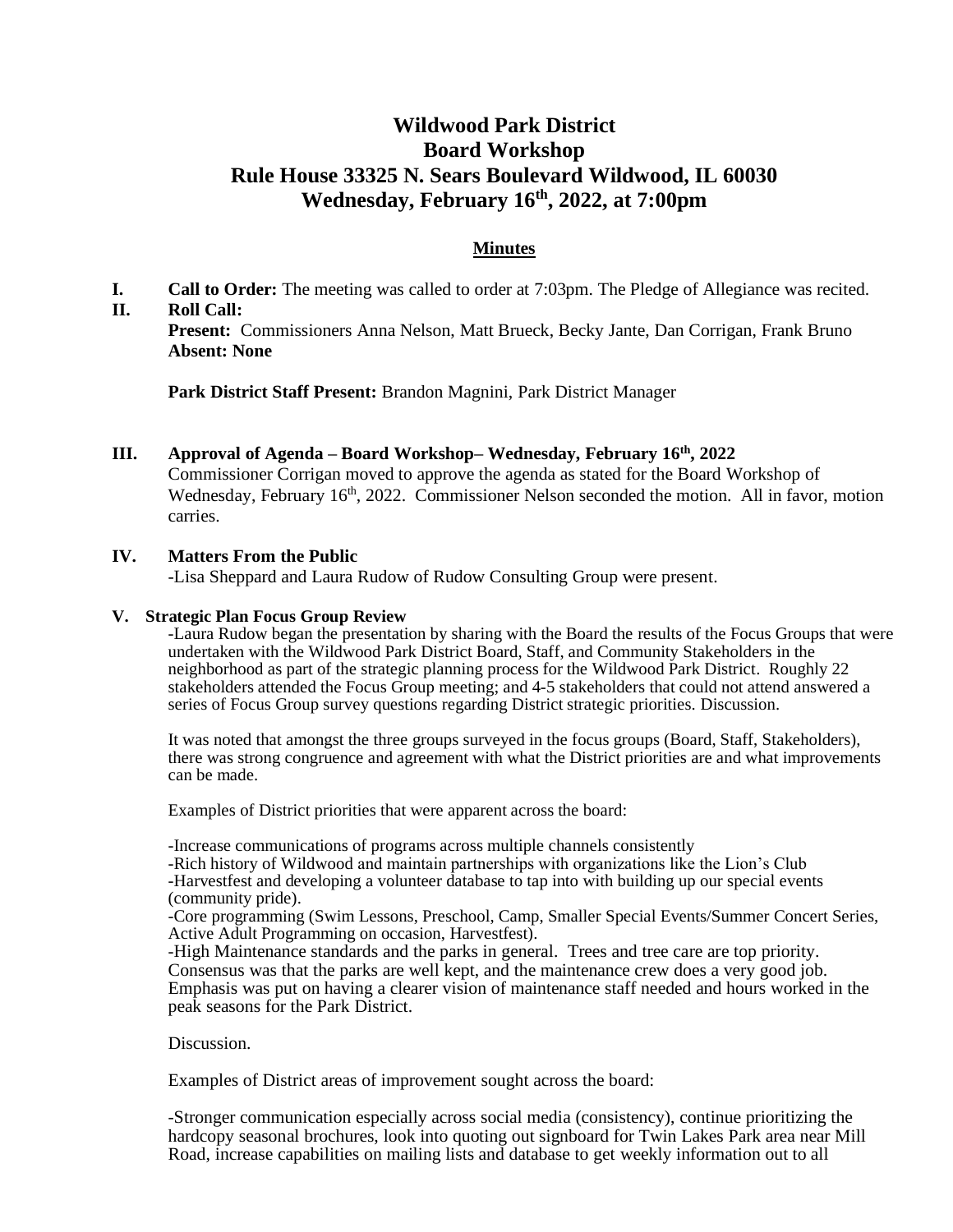homeowners in the community.

-Investigate possibility of bringing pickleball to the community.

-Increase smaller events for children and their parents.

-Clarify communication and "safety" efforts in parks as well as educating the community on Gages Lake rules and regulations.

-Solidify desired capital projects and put into place concrete plans to get said projects completed and planned out several years in advance when applicable.

Discussion.

### **VI. Board Training**

-Lisa Sheppard presented to the Board a series of PowerPoint slides covering Board Essentials Training that she covers with her Board on a yearly basis.

Lisa reiterated how important it was for the Board to work together as a team and not allow one Commissioner to act strictly alone and be above it all (i.e., the President making all the decisions or a Commissioner promising something to the community without prior Board consensus). Discussion.

The Board sets the policies and vision of the Park District – not the Staff. Staff are responsible for executing that vision.

The Board ultimately decides the allocation of taxpayer money levied to the District and for which programming that should go to. The Board also ultimately decides the direction of park use and capital planning.

The Board approves policies – sound policies that are executed by Staff. The Board also lead the District, not operate day to day. In the case of the Wildwood Park District with its size; there are some areas in which the Board can be further involved such as chairing a Harvestfest Committee group.

# Discussion.

Lisa distributed out several handouts detailing the "Job Description" of a Board member, the "5 hand" model of Board discourse and decorum, and the aforementioned Focus Group results.

Discussion was had regarding the concept of using your hands and body language to show solidarity with Commissioners in discussion when disagreements are had using the "5 hand model".

Discussion was had regarding proper procedure for Board meetings and the inclusion of "Other Business" of "Commissioner Comment" on an agenda. The inclusion of "Other Business" on an agenda presents Board members the ability to talk freely and introduce items that were not on the agenda under New or Unfinished business to bring up for general discussion (although no voting can be done).

# **XVI. Adjournment**

Commissioner Brueck moved to adjourn the Board Workshop of Wednesday, February 16<sup>th</sup> 2022, at 8:26pm. Commissioner Nelson seconded the motion. All in favor, motion carried. Meeting adjourned.